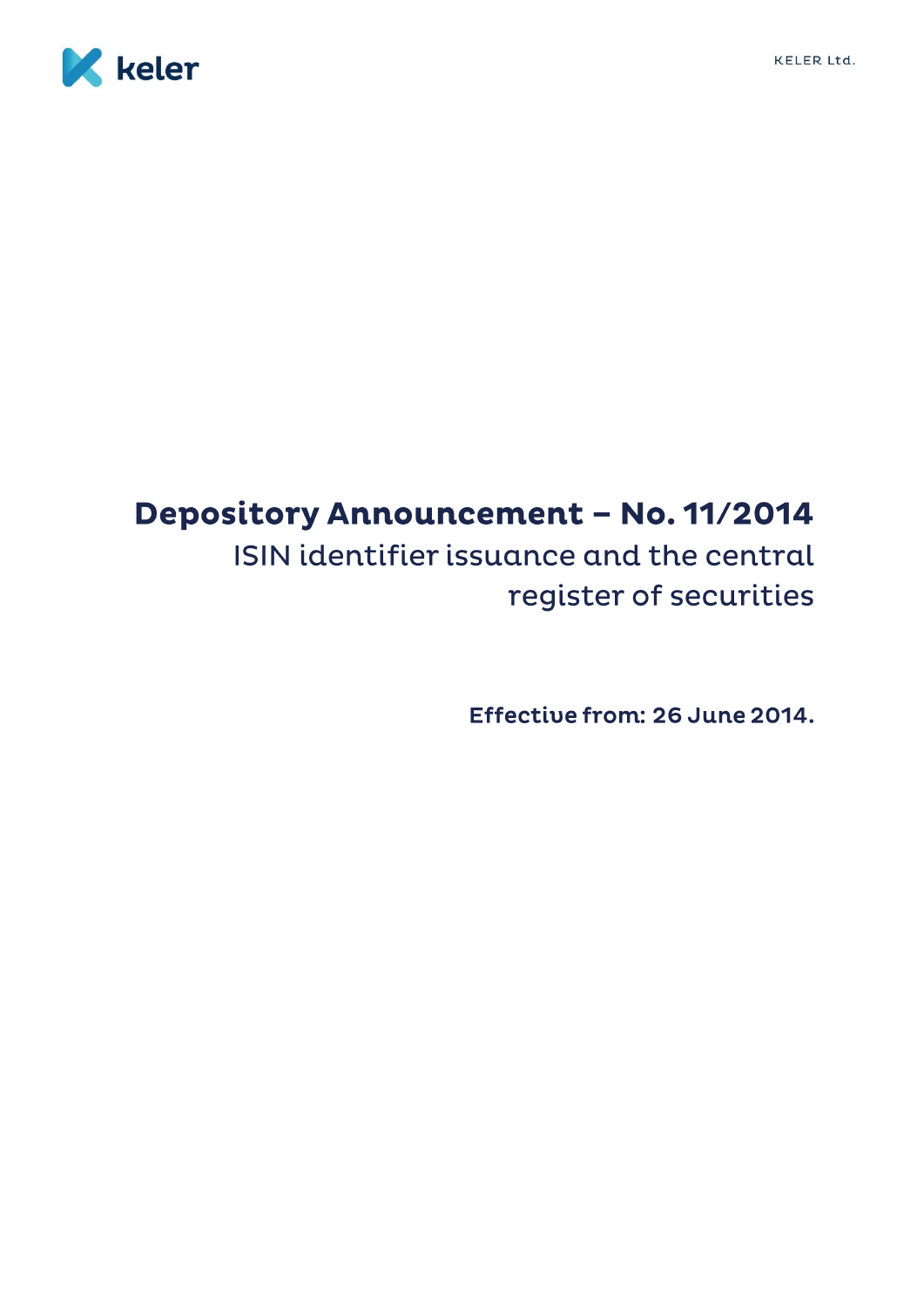

# **Table of contents**

| 1. |     |                                                                         |
|----|-----|-------------------------------------------------------------------------|
| 2. |     |                                                                         |
| 3. |     |                                                                         |
|    | 3.1 |                                                                         |
|    | 3.2 |                                                                         |
| 4. |     |                                                                         |
|    | 4.1 |                                                                         |
|    | 4.2 |                                                                         |
|    | 4.3 |                                                                         |
| 5. |     |                                                                         |
| 6. |     |                                                                         |
|    | 6.1 |                                                                         |
|    | 6.2 |                                                                         |
|    | 6.3 | Central register of securities that have been blocked or declared void7 |
| 7. |     |                                                                         |
| 8. |     |                                                                         |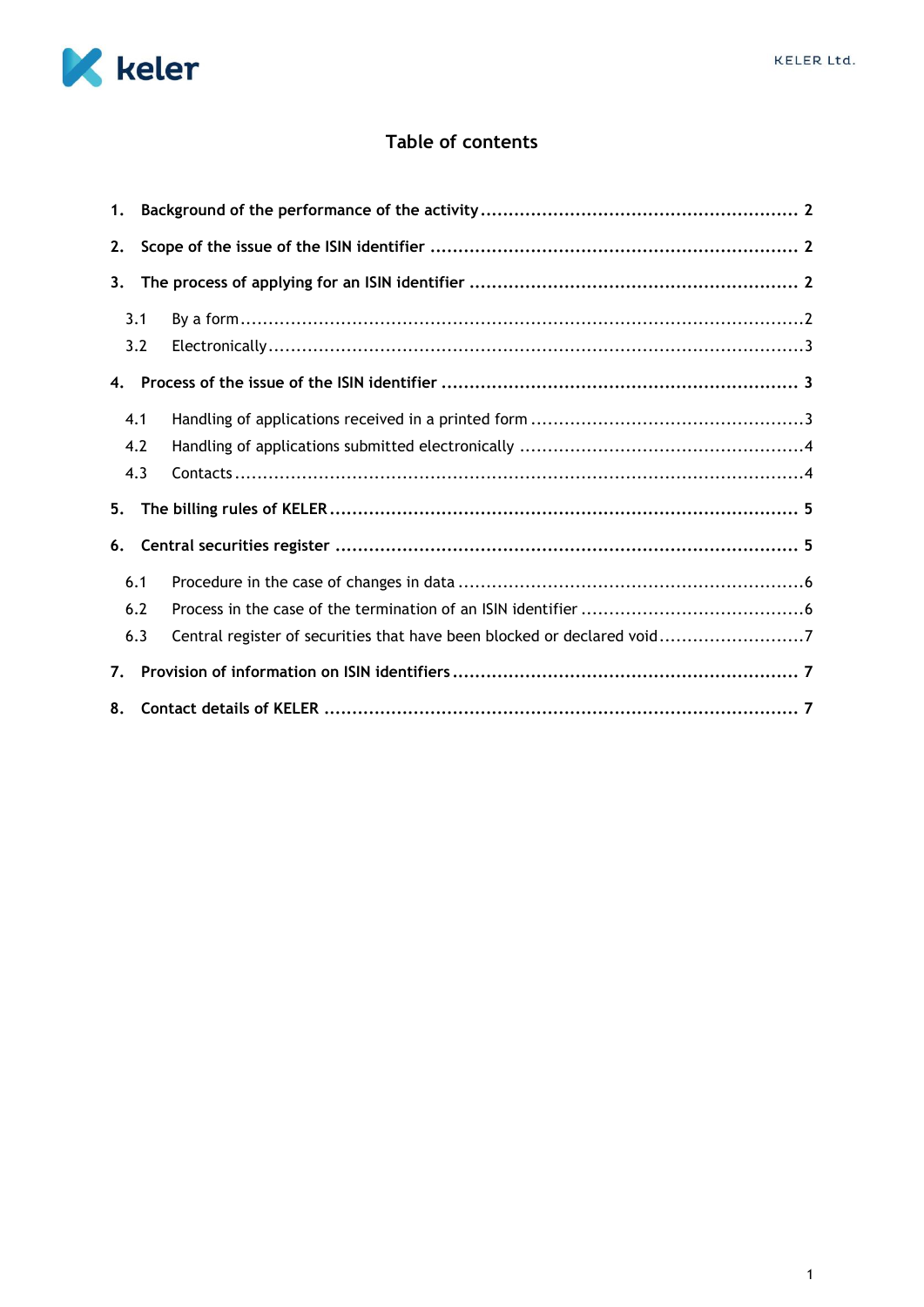

# <span id="page-2-0"></span>1. Background of the performance of the activity

As the central securities depository, KELER issues central security codes pursuant to Act CXX of 2001 on the capital market (hereinafter: Tpt.), MNB Decree 20/2014. (VI.3.) on the ISIN identifier (hereinafter: ISIN Decree), and ÁÉTF Resolution no. 33001/1994.

KELER maintains the central register of securities pursuant to the Tpt.

# <span id="page-2-1"></span>2. Scope of the issue of the ISIN identifier

KELER issues ISIN identifiers to securities issued in Hungary by domestic or foreign issuers, publicly or privately, issued in a series, as well as to other stock exchange products. KELER issues the ISIN identifier for those international bonds where the lead manager is an entity registered in the Republic of Hungary.

Securities conferring the same rights, of the same face value and produced in the same manner constitute one series of securities. Securities belonging to one series have the same ISIN identifier. The ISIN identifiers of securities belonging to one series and distributed later are different than the ISIN identifiers of securities distributed earlier, if

- securities distributed within one series but at a different time do not carry the same rights temporarily, or
- in the case of distributing securities belonging to a series of securities identical to a security already listed on a stock exchange, the listing on the same stock exchange of the securities distributed later does not take place at the same time as the distribution.

In addition to the above, the issuer is required to apply for a new ISIN identifier

- for every individual series of securities,
- for each individual face value, i.e. if the given security was issued with several different face values (the securities with a higher denomination were not created by the merging of denominations),
- in the case of changes in face value, currency, the method of the production of the security, share class, etc., simultaneously with the termination of the ISIN identifier of the former series.

# <span id="page-2-2"></span>3. The process of applying for an ISIN identifier

#### <span id="page-2-3"></span>By a form  $3.1$

Pursuant to Annex 1 to the ISIN Decree, for each security type, the applicant may download the relevant form titled "Data form for the issue of securities code (ISIN identifier)" from the website of KELER [\(english.keler.hu\)](https://english.keler.hu/), or send a request to receive the form to email address [isin@keler.hu,](mailto:isin@keler.hu) and KELER will provide the form electronically in response to the request. The applicant may deliver the completed application form, officially signed, in one original counterpart to KELER

- personally at the Client Service of KELER during business hours (1074 Budapest, Rákóczi út 70., 5<sup>th</sup> floor, on workdays between 10 a.m. and 3 p.m.), or
- by regular mail (1426 Budapest, Pf. 57.).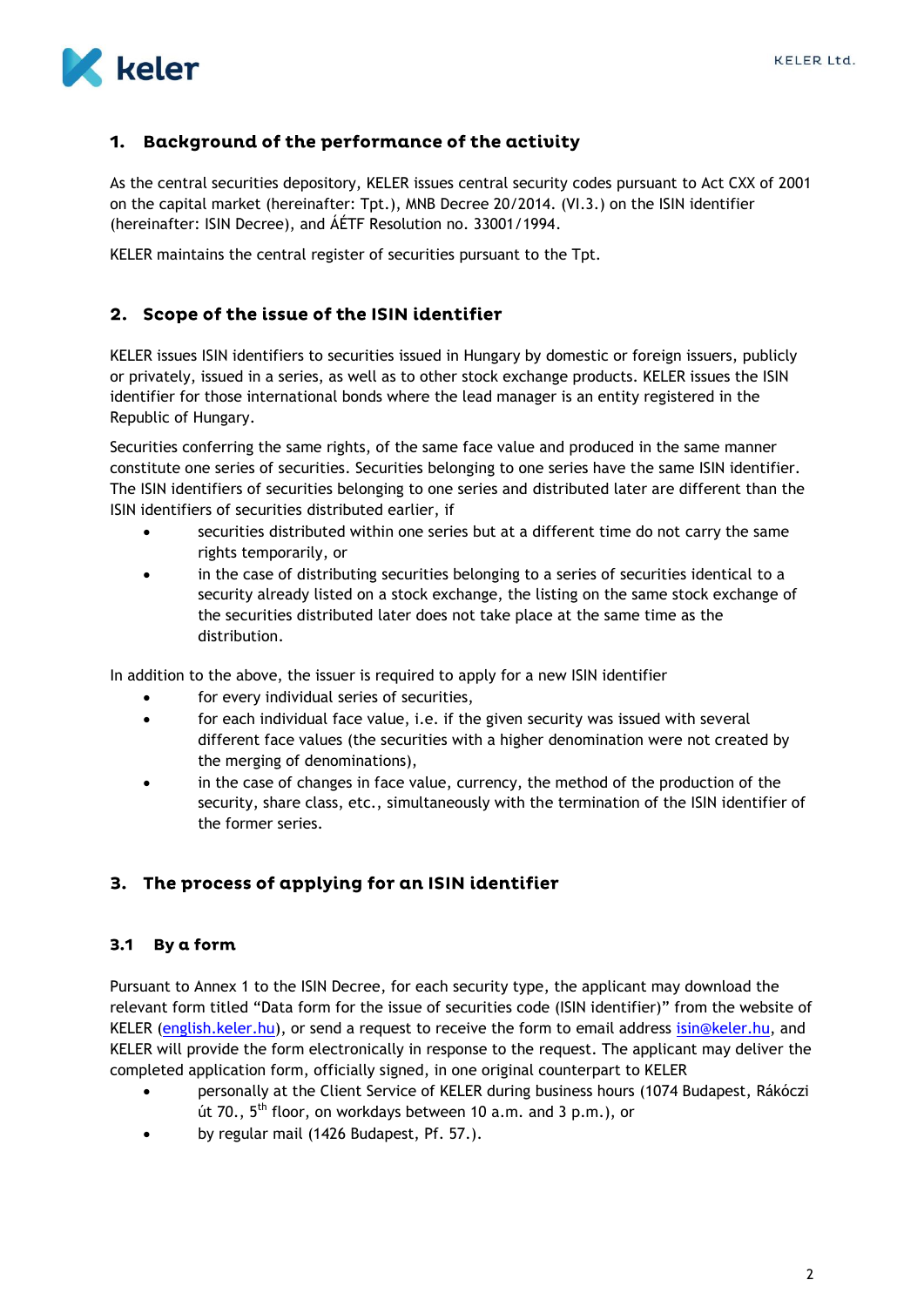

### <span id="page-3-0"></span>3.2 Electronically

The applicant may apply for the ISIN identifier electronically through the Internet-based application operated by KELER (hereinafter: eISIN), which is available on the website of [english.keler.hu/.](https://english.keler.hu/) Registration for the application is a precondition for the use of eISIN.

# <span id="page-3-1"></span>4. Process of the issue of the ISIN identifier

#### <span id="page-3-2"></span>4.1 Handling of applications received in a printed form

Prior to the issue of the ISIN identifier, KELER will perform a formal check on the availability of the necessary documents.

The following must be attached to the application

- a copy of the certificate of the bank on the payment of the processing fee,
- the billing data (name of the company or private individual, tax number, address/registered office), if the billing data are different from the data of the issuer, furthermore
- if the party receiving the invoice is only able to accept incoming invoices in its accounting system if they have an individual ID, the details of such individual ID,
- the mailing address of the invoice issued on the paid fee, if it is different from the mailing address of the applicant.

After this formal check, KELER will also perform a substance check for the details of the application, but will not verify whether the data contained in the application are true.

If KELER has not found any formal or substance error in the check, it will record the indicated data in its register and issue the ISIN identifier for the given series of securities.

KELER will provide a certificate of the issue of the ISIN identifier and the data kept on record related to it, which it will send within 3 business days by regular mail to the address specified by the applicant, and it will also mail the final invoice of the processing fee of the ISIN identifier issue.

If in the checking of the form and substance of the application KELER finds that data are missing or any of the data are not applicable, then it will notify the applicant on the further necessary steps in a message sent to the email address indicated on the application (or by regular mail, if no email address was given).

If the payment of the fee of the ISIN procedure was made simultaneously with the submission of the application, then KELER will issue an advance invoice, simultaneously with sending information to the applicant on the paid processing fee, which it will settle with the final invoice to be issued after the issue of the ISIN identifier.

If the application was completed substantially properly, but contains formal errors, i.e.

- additional documents must be submitted for the issue of the ISIN identifier (for example, in order to decide how many ISIN identifiers will be required),
- or payment of the ISIN processing fee was not certified,

then the issue of the ISIN identifier may take place based on the original application and after the missing and requested documents were submitted.

If the application was completed substantially improperly, i.e.

- the data necessary for the issue of the ISIN identifier were not fully provided,
- or the data indicated in the application are not applicable,

then the applicant is allowed to submit a new application with reference to the processing fee paid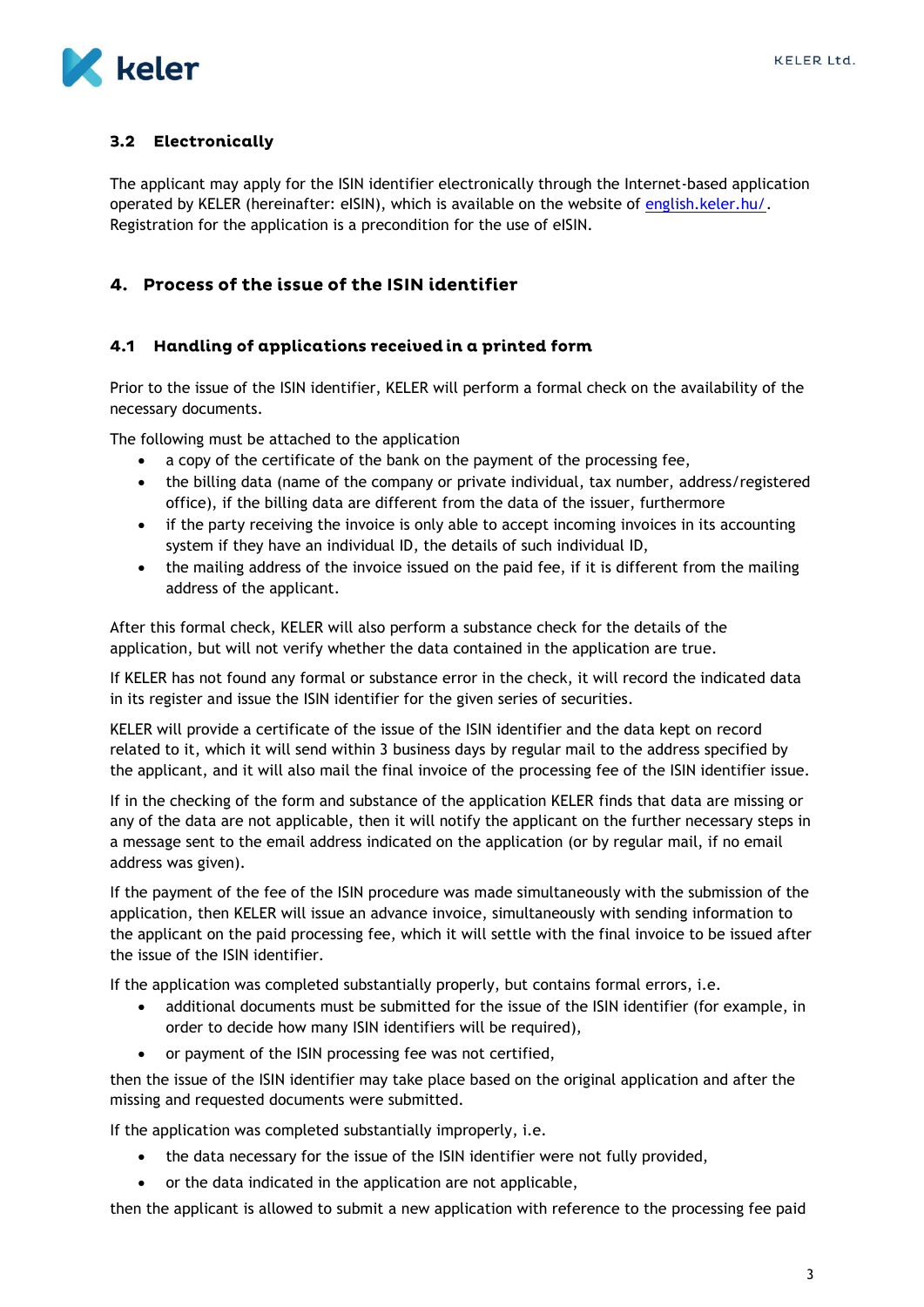

earlier, and the ISIN identifier may be issued with these data.

If the applicant fails to submit the requested documents within 90 days, then KELER will reject the original application, and therefore no ISIN identifier will be issued. It will inform the applicant on the rejection in writing, and if there is an advance invoice, then it will be cancelled and mailed back, and the ISIN processing fee will be transferred back to the account of the applicant.

#### <span id="page-4-0"></span>4.2 Handling of applications submitted electronically

The applicant may apply for an ISIN identifier electronically, on KELER's proprietary system available on the website operated by KELER [\(english.keler.hu\)](https://english.keler.hu/), through the [eISIN application.](https://isin.keler.hu/user/inputLogin.action)

The applicant must have an individual email address that must be registered in advance in the eISIN application.

After the submission of the application, the user has to pay the processing fee of the ISIN identifier electronically requested in the eISIN application: the user will be forwarded to the netbank and has to pay the fee with bank card. If the payment of the fee fails, then the application for the issue of the ISIN identifier will remain among the "Pending payment" items, and therefore the fee may also be paid at a later date. Without payment of the ISIN processing fee the application will not be delivered to the system generating the ISIN identifier, and therefore no ISIN identifier will be issued.

The issuer has the opportunity of restricting users authorized to proceed on its behalf by completing the form titled "Reporting of issuer restrictions in eISIN" (no. 2) to ensures that no unauthorized persons may apply for an ISIN identifier on its behalf. KELER will accept the statement on paper, officially signed, delivered personally or by regular mail, or in an electronic document, bearing an electronic signature, sent to the email address [iktato@keler.hu.](mailto:iktato@keler.hu)

If the issuer intends to change the group of users, it may do so by submitting a new declaration. The restriction of the group of users will be valid from the 3rd business day following the receipt of the declaration.

During the operating time of the eISIN application, the applicant may receive the requested ISIN identifier within 60 minutes, based on the data uploaded in the application.

After successful payment of the fee and the issue of the ISIN identifier, KELER will issue the final invoice on the processing fee. The serial number of the completed invoice will be also displayed on the eISIN application, among the data related to the order. The invoice will be issued containing the data specified by the user, and KELER will send it within 3 days following the issue of the ISIN identifier in the form of a registered letter to the specified billing address.

The certificate of the issued ISIN identifier and the data kept on record related to it can be downloaded through the application.

#### <span id="page-4-1"></span>4.3 Contacts

If after 10 business days following the date of submission of an application on form:

- the applicant has not received a notification on the ISIN identifier,
- the applicant has not received an advance invoice or final invoice on the processing fee paid by it

then the applicant may inquire about the reason thereof at [isin@keler.hu-n](mailto:isin@keler.hu-n)

If, in the case of an application initiated through the eISIN application, after 1 business day:

the authorized person and the applicant who launched the process have not received a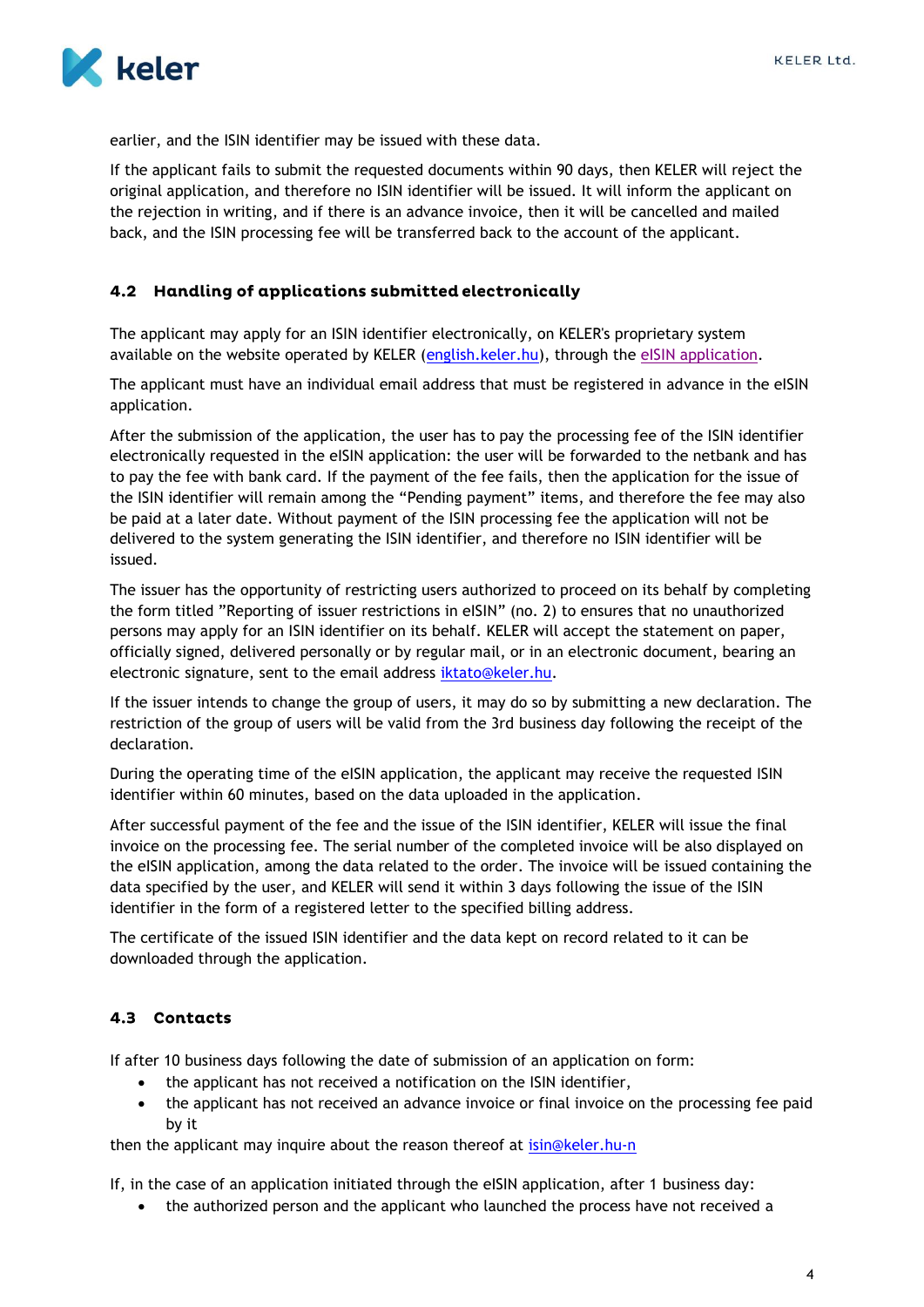

notification to their email address on the completion of the generation of an ISIN identifier after the successful payment of the fee, or

- after the completion of payment the eISIN application does not confirm the ISIN identifier, or after 3 business days:
- the final invoice issued on the payment of the processing fee is not displayed in the eISIN application,
	- or after 10 business days:
- the applicant has not received an advance invoice or final invoice on the processing fee paid by it

<span id="page-5-0"></span>then it may inquire about the reason thereof at [isin@keler.hu-n.](mailto:isin@keler.hu-n)

# 5. The billing rules of KELER

The fee of the issue of the ISIN identifier is contained in the KELER [Fee Schedule](https://english.keler.hu/Key%20documents/Regulatory%20documents/Fee%20Schedules/) valid from time to time.

In the case of an ISIN identifier requested on form:

- an advance invoice may be issued on the processing fee paid in advance, as described above,
- the final invoice will be sent to the mailing address specified by the applicant together with the confirmation of the ISIN identifier.

If the applicant does not give separate instructions concerning the details of the invoice, then KELER will automatically issue both the advance and the final invoice for the details of the issuer.

In the case of an ISIN identifier requested through the eISIN application:

 the invoice will be issued containing the data that can be specified on the interface of the application and will be mailed to the mailing address specified on the interface of the application.

# <span id="page-5-1"></span>6. Central securities register

The central securities register contains data of securities issued in Hungary in a retrievable manner.

In the framework of the central securities registration activity, KELER keeps records of the following:

- the data of securities publicly issued in Hungary,
- the data of privately issued securities regarding which it has contracted with the issuer on reporting,
- the list of securities that are reported as forbidden and cancelled to KELER and are subject to the Tpt.

In the list of ISIN identifiers published on the website of KELER, in respect of dematerialized securities, it indicates the following data:

- the type of the dematerialised security defined by the General Business Rules of KELER,
- in the case of dematerialized equities, any restriction on the transfer of the series of equities,
- indication of whether the security has been produced.

Within 5 days following the date of the change the issuer has to report to KELER as central securities depository any changes in the data of the series of securities or in the data of the issuer.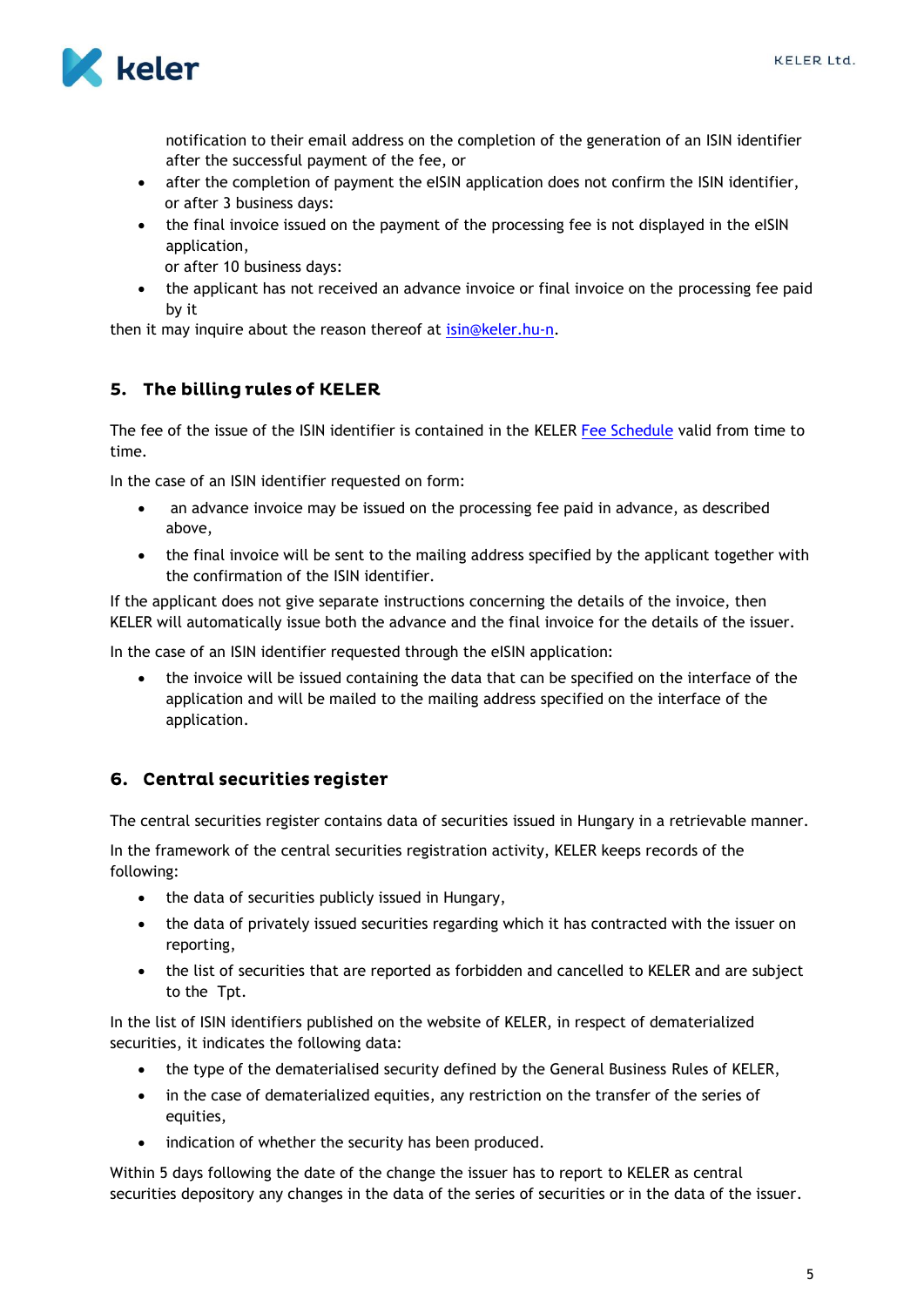

Since data are recorded according to the reports of the issuer, therefore KELER shall not be held liable if the data kept on record are no longer valid.

KELER is entitled and obliged to report data kept in its registry, both within Hungary and to foreign countries.

It is important for every market participant to update the securities data reported to KELER, with special regard to changes in the name of the issuer, in the address of the issuer, changes in the face value of the issued securities, conversion or termination of the series of securities.

#### <span id="page-6-0"></span>6.1 Procedure in the case of changes in data

If such changes occur in the group of the data specified in the application for the ISIN identifier that do not result in the issue of a new ISIN identifier (e.g. change of the issued volume, change in the data of the issuer, change in the manner of distribution, etc.), then the report may be made in the following ways:

- in the case of physical securities or securities to be produced as dematerialised securities, on the form titled "Report of change to the central securities register" (form no. 1),
- in the case of securities produced in a dematerialised manner, on the form ordering the given demat event. In the case of dematerialised securities, the changed data will be recorded in the central securities register only simultaneously with the completion of the process of dematerialisation, automatically.

The issuer may send the officially signed form titled "Report of change to the central securities registrer" (form no. 1) to KELER, in the original counterpart or as an electronic document to the email address [iktato@keler.hu.](mailto:iktato@keler.hu) KELER will confirm to the applicant that the data have been updated:

- in the original form in the case of a form received on paper, sent by regular mail,
- by sending an email message to the email address of the sender in the case of a form received electronically, with the form sent by the sender attached.

KELER updates the data on record in the central securities register free of charge. If KELER learns that the issuer has not complied with its obligation of data reporting, then it will send a reminder to the issuer, also indicating the deadline, for initiating the update of the register with the changes that occurred in the data of the security issued by it.

#### <span id="page-6-1"></span>6.2 Process in the case of the termination of an ISIN identifier

KELER will never delete an ISIN identifier from the central register of securities, it will only set the status of the ISIN identifier to inactive, i.e. it will continue to include it in the central securities register, thereby ensuring that the register is complete.

The process of cancellation of an ISIN identifier is the following:

- Based on the instruction of the issuer:
	- $\circ$  In the case of a series of physical securities and in the case of a series of securities instructed to be produced in a dematerialised manner, KELER will set the ISIN identifier of the series to inactive based on the form titled "Report of change to the central securities register" (form no. 1). KELER will not notify the issuer on the fact of the cancellation directly, the issuer may obtain this information from the website of KELER [\(english.keler.hu\)](https://english.keler.hu/).
	- o Simultaneously with the cancellation of dematerialised securities recorded on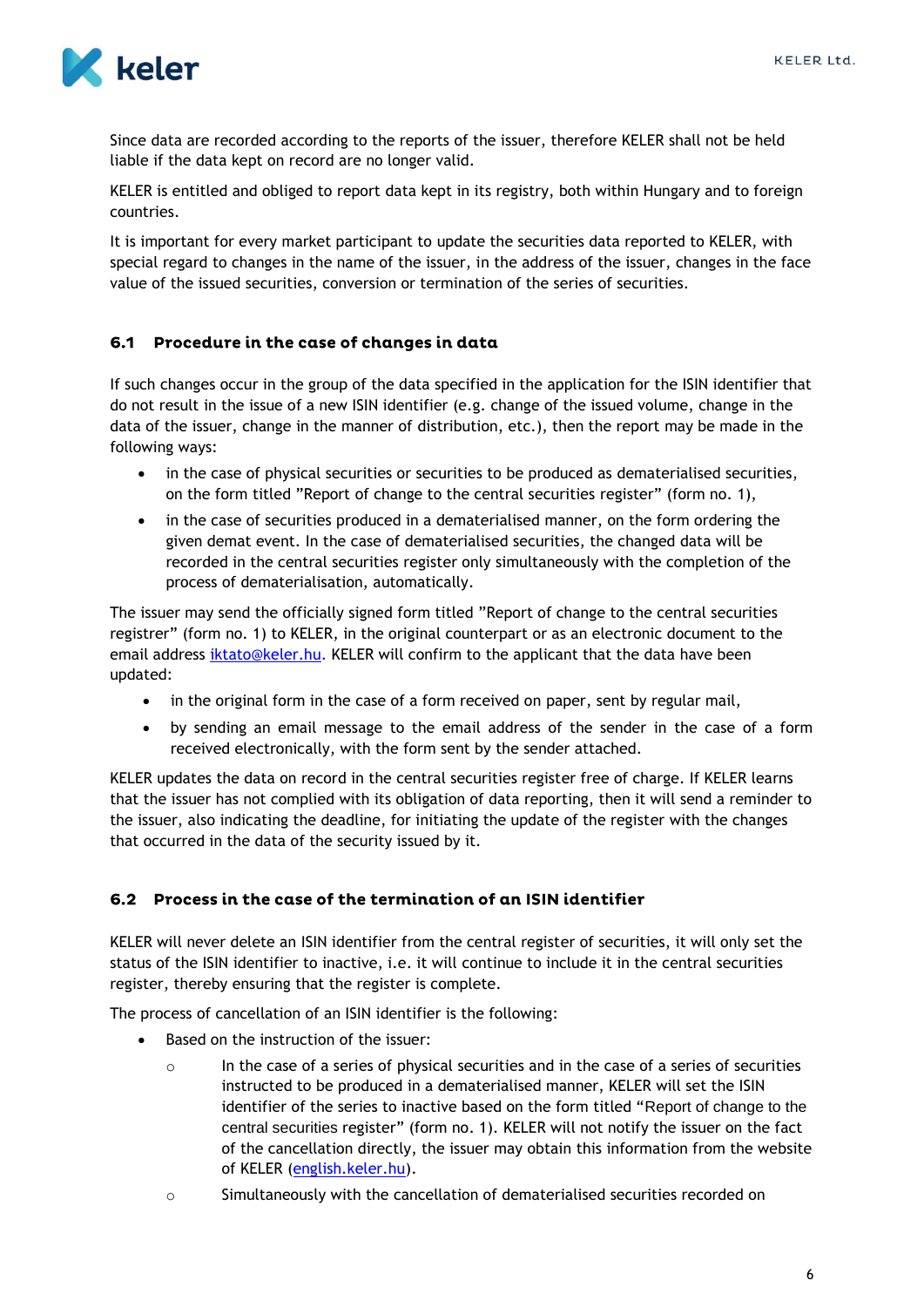

central securities accounts, the ISIN identifiers of series of securities with or without maturity are set to inactive status. KELER does not notify the issuer on the termination of the ISIN identifier, it only confirms cancellation from the securities accounts.

- Based on the report of the Magyar Nemzeti Bank (hereinafter: Supervision):
	- o KELER will set the ISIN identifier of the relevant security to inactive if the Supervision has adopted a resolution on the termination of the given security, or if the Supervision has rejected to permit the issue of the security. The Supervision will always notify KELER on the rejection of permission for a particular issue. KELER will notify the issuer on the termination of the ISIN identifier - simultaneously with sending a copy of the resolution of the Supervision - within 3 business days. These ISIN identifiers will not be reissued either.
- On its own authority, KELER will:
	- o After the maturity date of securities with a maturity and ordered to be produced in a dematerialised manner (i.e. not produced as dematerialised securities), KELER will automatically cancel the ISIN identifier even if no such notification was received from the issuer, about which it will notify the issuer within 3 business days.
	- $\circ$  In the case of securities with no maturity date, ordered to be produced in a dematerialised manner, and physical securities that were not deposited in the central depository, if KELER learns that the court of registration cancelled the issuer of the given security from the company registry conclusively, without recording a legal successor.

#### <span id="page-7-0"></span>6.3 Central register of securities that have been blocked or declared void

Based on the notarial decrees received by KELER, it will record and publish the data of securities that

- are banned by a notary,
- concerning which a procedure aimed at invalidation has been launched, and
- that have been declared void.

KELER does not assume any liability for the authenticity and completeness of the data; these are provided for information purposes only.

# <span id="page-7-1"></span>7. Provision of information on ISIN identifiers

KELER maintains a registry on the issued ISIN identifiers. This registry is accessible for anyone on the website of KELER [\(english.keler.hu\)](https://english.keler.hu/) and is updated by KELER on a weekly basis.

According to the relevant statutory obligations, KELER regularly provides data about the ISIN identifiers issued by it to the MNB, the Supervision and to ANNA (Association of National Numbering Agencies).

# <span id="page-7-2"></span>8. Contact details of KELER

**Client Service of KELER:** Address:-1074 Budapest, Rákóczi út 70-72.